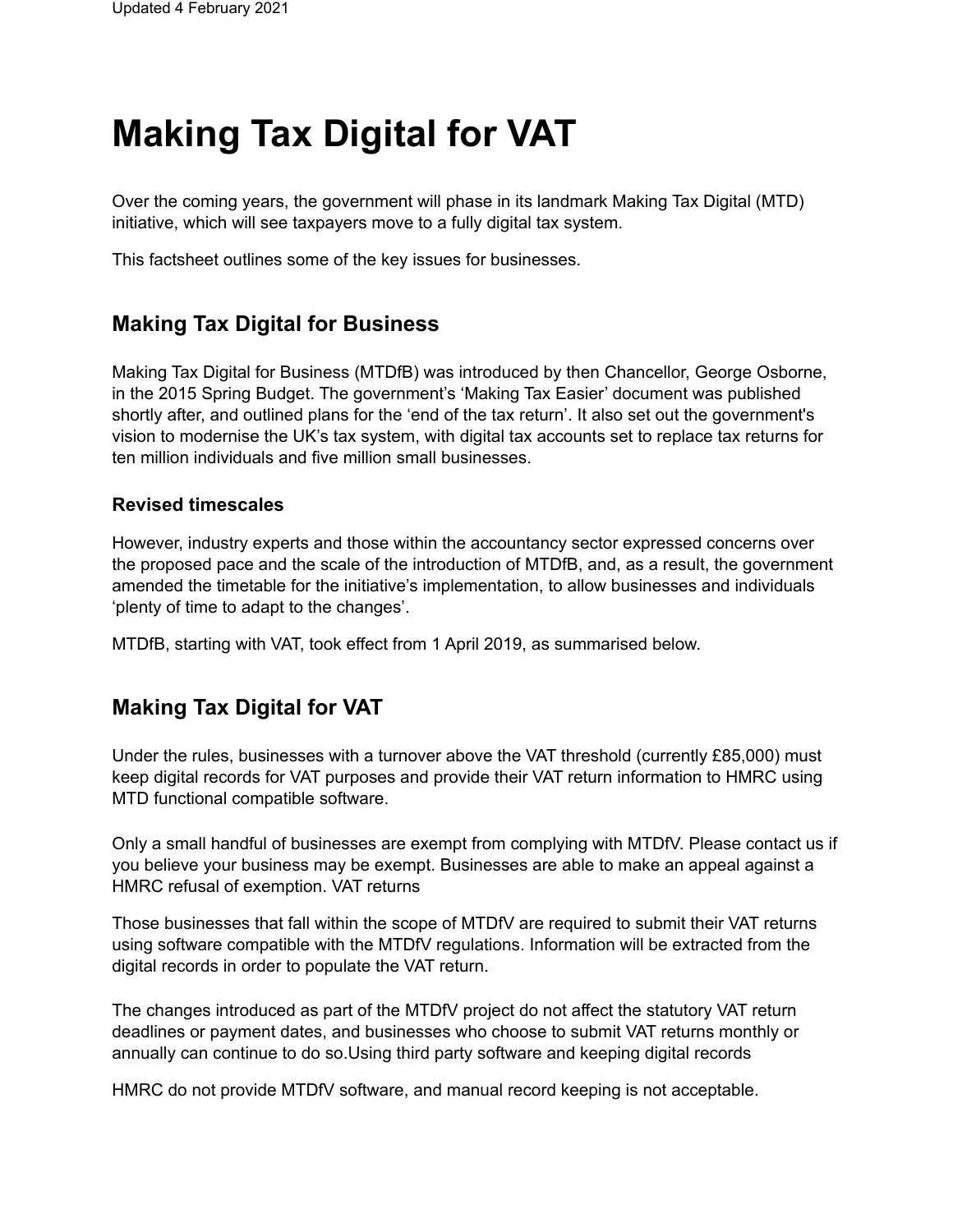Businesses must keep specified records in 'functional compatible software', which calculates the VAT return and submits it to HMRC via an Application Programme Interface (API). HMRC acknowledges there are different ways to do this. However, the transfer of data to HMRC, from the mandatory digital records to the filing of the return, must be entirely digital. HMRC has published VAT Notice 700/22: Making Tax Digital for VAT, setting out requirements in more detail.

The VAT notice defines functional compatible software as a 'software programme or set of compatible software programs which can connect to HMRC systems via an API' which must be capable of:

- keeping records in digital form as specified by the MTDfV rules
- preserving digital records in digital form for up to six years
- creating a VAT return from the digital records held in compatible software and submitting this data to HMRC digitally
- providing HMRC with VAT data on a voluntary basis
- receiving information from HMRC via the API platform.

Records to be kept digitally are specified in the VAT Notice. They include 'designatory data'; the VAT account linking primary records and VAT return; and information about supplies made and received. Requirements are more extensive under MTDfV, for example in relation to supplies made, where it is necessary to record the different rates of VAT applicable. For supplies received, the amount of input tax to be claimed is also needed.

MTD is not completely paper-free, and it does not mean businesses are mandated to use digital invoices and receipts. Some records will still be kept in hard copy, such as the C79 import VAT certificate. However, the actual recording of supplies made and received must be digital. Where invoices and receipts aren't held digitally, they should be kept in hard copy as usual for VAT purposes.

## **Software issues**

The digital records required for MTD don't have to be held in one place or one program. Businesses can keep digital records in a range of different compatible digital formats. The use of spreadsheets is allowed, in combination with add-on MTD software.

From 1 April 2021, where digital records are kept in more than one programme, or where addon programs are used, all programs should be linked digitally. The VAT Notice defines these digital links.

## **Digital links**